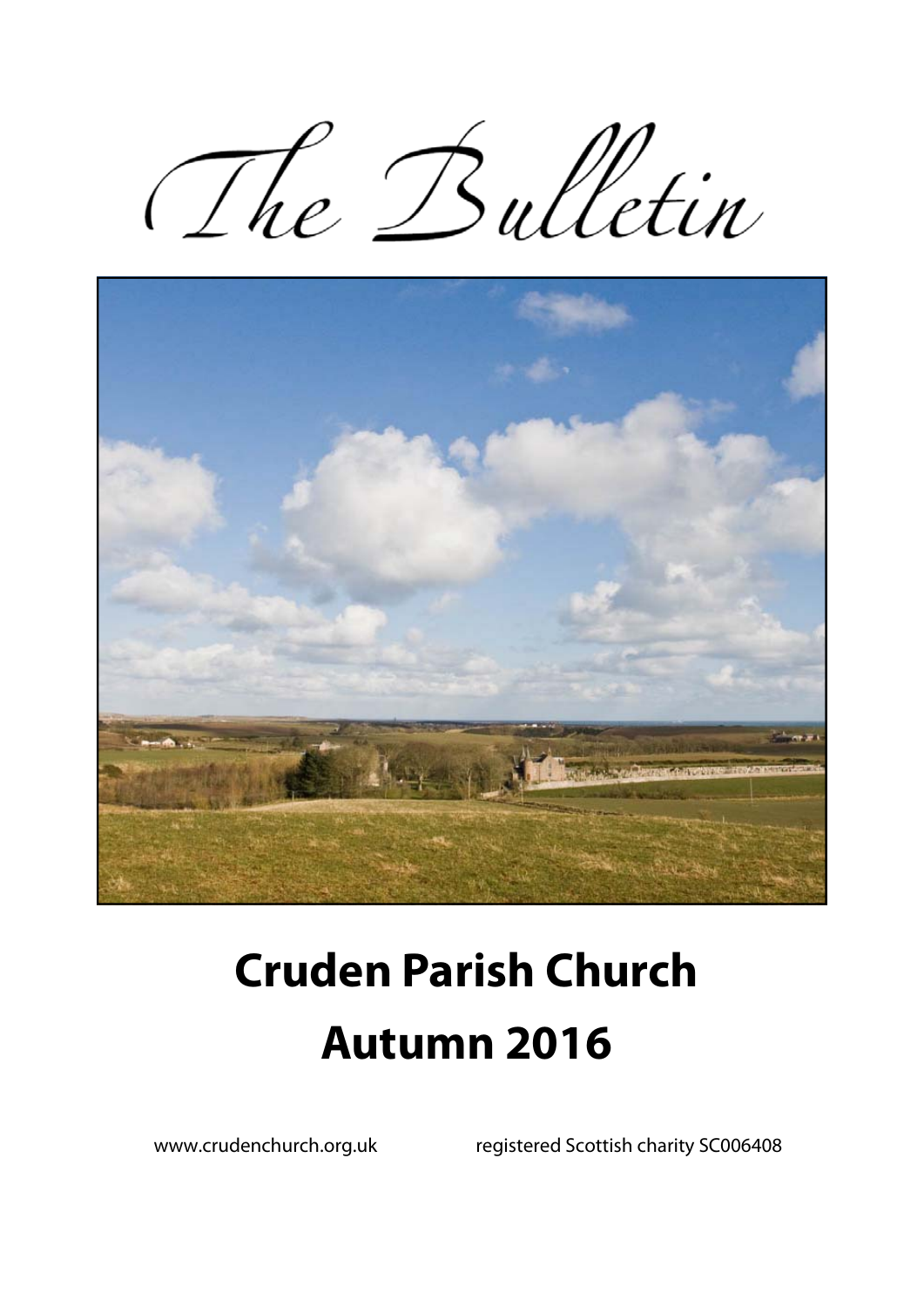## **Diary Dates Autumn 2015**

Worship services will continue every Sunday in the Church at 10 am

#### **SEPTEMBER**

| Tuesday 6th    | Craft Group in Hall 2 pm                                                              |  |  |
|----------------|---------------------------------------------------------------------------------------|--|--|
| Wednesday 7th  | Choir Practice in Hall 7.30 pm                                                        |  |  |
| Sunday 11th    | Congregational Walk leaving the Church Hall at<br>11.30 am : Maud to Strichen         |  |  |
| Monday 12th    | Watch & Talk Group, Main St, Cruden Bay 7.30 pm                                       |  |  |
| Thursday 15th  | Messy Church in Hatton Public Hall 3.30 pm                                            |  |  |
| Tuesday 20th   | Craft Group in Hall 2 pm                                                              |  |  |
| Sunday 25th    | <b>MORNING SERVICE</b><br><b>Sacrament of Holy Communion</b>                          |  |  |
| Monday 26th    | Guild in Hall 7.30 pm<br>Blythswood Care: Adrienne Dempster                           |  |  |
| <b>OCTOBER</b> |                                                                                       |  |  |
| Tuesday 4th    | Craft Group in Hall 2 pm                                                              |  |  |
| Wednesday 5th  | Choir Practice in Hall 7.30 pm                                                        |  |  |
| Sunday 9th     | Congregational Walk leaving the Church Hall at<br>11.30 am : Peterhead Heritage Trail |  |  |
| Monday 10th    | Watch & Talk Group, Main St, Cruden Bay 7.30 pm                                       |  |  |
| Friday 14th    | Harvest Home Dance: Longhaven Public Hall 7 pm                                        |  |  |
| Sunday 16th    | MORNING SERVICE - Harvest Thanksgiving<br>Conducted by Elders                         |  |  |
| Tuesday 18th   | Craft Group in Hall 2 pm                                                              |  |  |
| Thursday 20th  | Messy Church in Hatton Public Hall 3.30 pm                                            |  |  |
| Monday 31st    | Guild in Hall 7.30 pm<br>MAF Robert Esson                                             |  |  |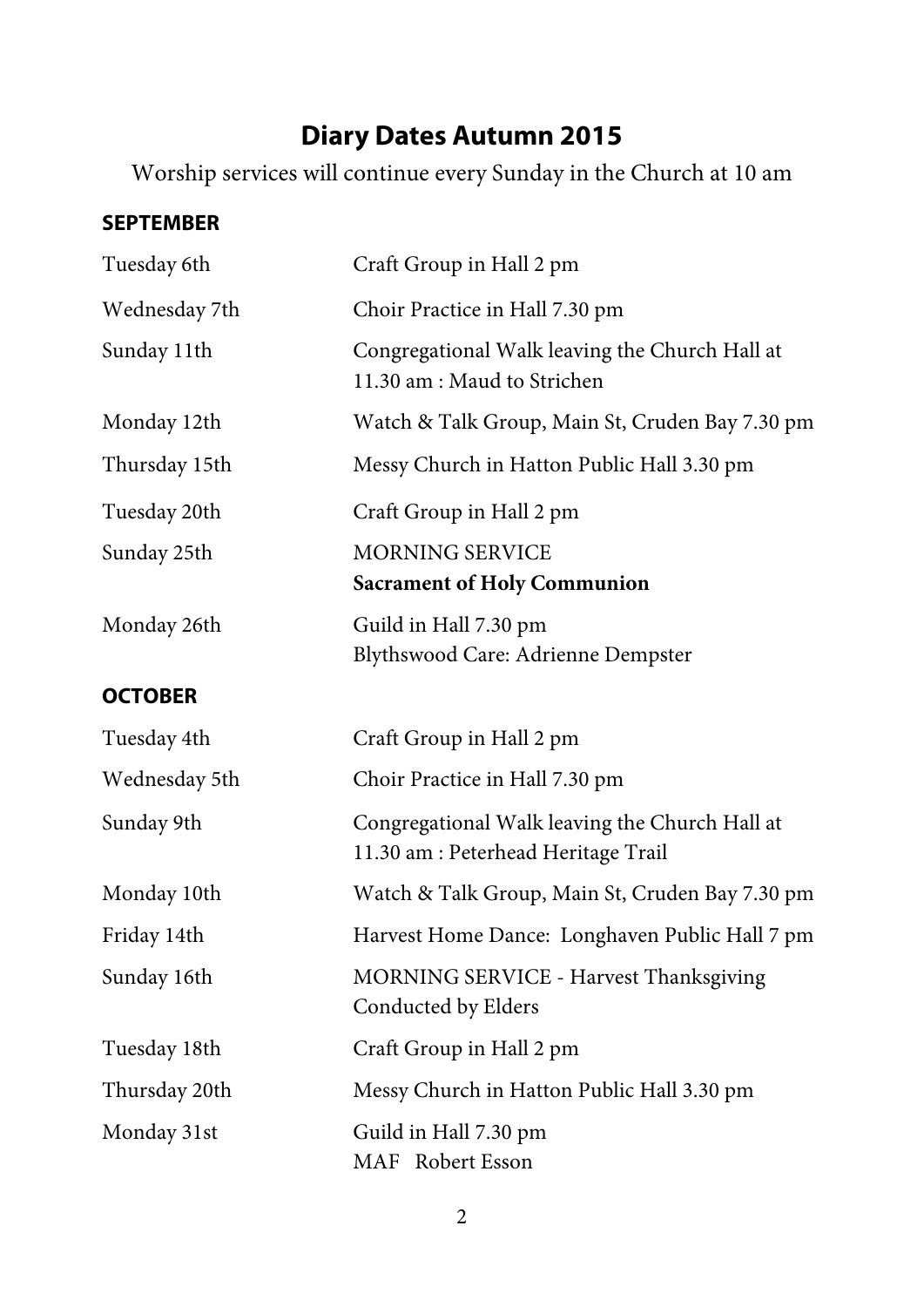#### **NOVEMBER**

| Tuesday 1st     | Craft Group in Hall 2 pm                                           |  |  |  |
|-----------------|--------------------------------------------------------------------|--|--|--|
| Wednesday 2nd   | Choir Practice in Hall 7.30 pm                                     |  |  |  |
| Sunday 13th     | <b>REMEMBRANCE SUNDAY 10.30 am</b><br><b>Rev Fred Coutts</b>       |  |  |  |
| Monday 14th     | Watch & Talk Group, Main St, Cruden Bay 7.30 pm                    |  |  |  |
| Tuesday 15th    | Craft Group in Hall 2 pm                                           |  |  |  |
| Thursday 17th   | Messy Church in Hatton Public Hall 3.30 pm                         |  |  |  |
| Sunday 20th     | <b>MORNING SERVICE</b><br>Service conducted by Cruden Church Guild |  |  |  |
| Sunday 27th     | <b>MORNING SERVICE</b><br><b>Sacrament of Holy Communion</b>       |  |  |  |
| Monday 28th     | Guild in Hall 7.30 pm: Keenan Recycling                            |  |  |  |
| Tuesday 29th    | Craft Group in Hall 2 pm                                           |  |  |  |
| <b>DECEMBER</b> |                                                                    |  |  |  |
| Wednesday 7th   | Choir Practice in Hall 7.30 pm                                     |  |  |  |

## **SONGS OF PRAISE**

We have received an invitation to join in a Songs of Praise being held in the Congregational Church, Main Street, Cruden Bay on Sunday 11 September at 2.30 pm. Music from the Salvation Army Band followed by tea and refreshments.

## **CHANGE OF TIME:**

Please note that the service on 13 November, Remembrance Sunday will begin at the later time of 10.30 am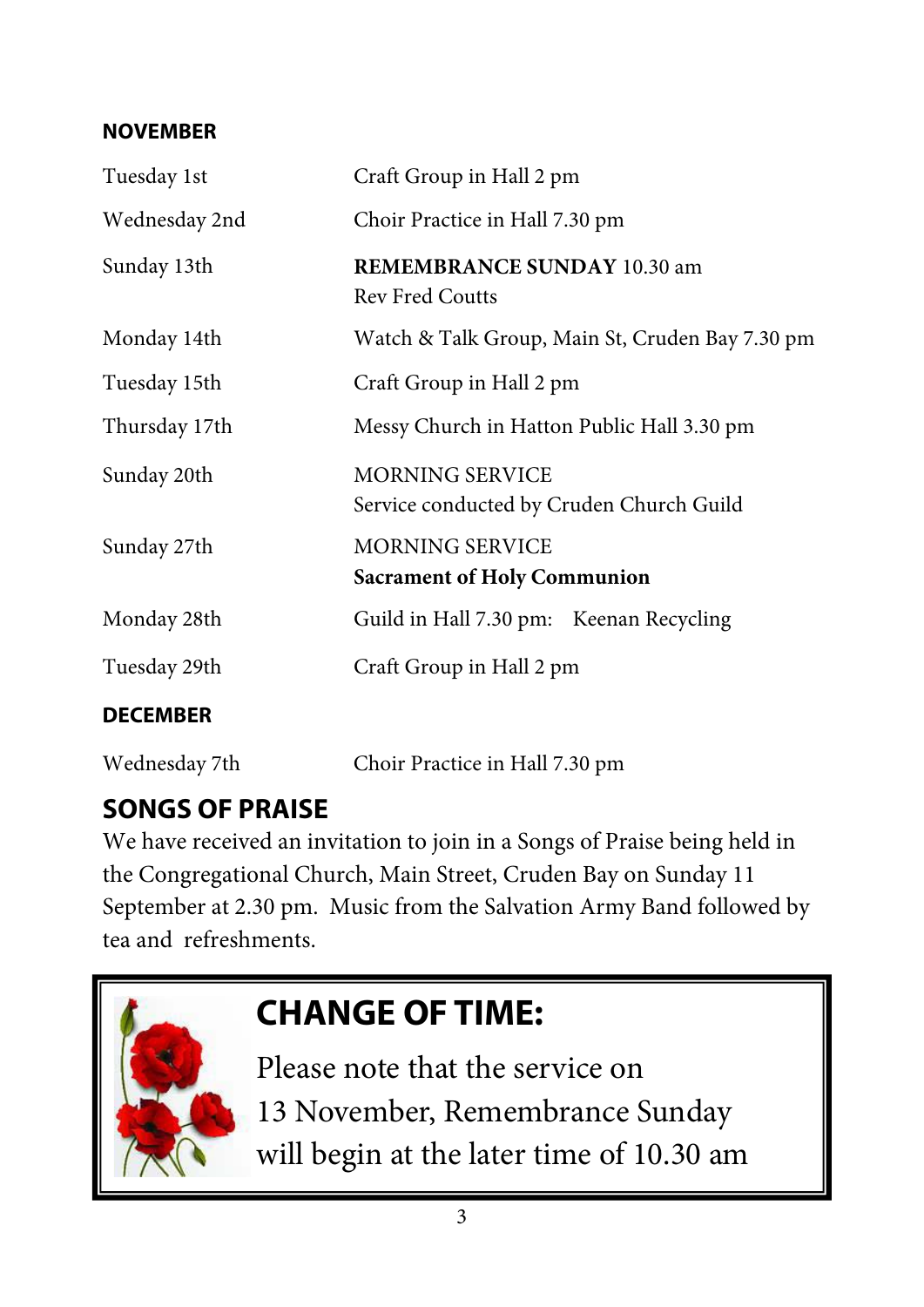#### **CLEARING THE MIND**



I love to walk alone along a beach. There's always something to see – waves, birds and occasionally something interesting washed up on the shore. It's a place where I can think: the wind seems to blow away all the distracting thoughts. That's especially true when I have a problem on my mind which I just can't seem to sort out.

A great place for thinking for me, when I was a student there in the 1960s, was the vast stretch of the West Sands at St Andrews, famous from the opening scene of the film, *Chariots of Fire*. I can remember walking along the beach, totally on my own, with the east wind blasting me and clearing my mind. But as they say on the radio or television when someone has named a particular product, other beaches are available....... and I have discovered our own wonderful stretch of sand at Cruden Bay.

Another way that can sometimes help when your mind is overcome with worries is to start doing something familiar and satisfying. I remember a minister colleague saying to me how he coped with his times of worry by getting out of the house and visiting some of his congregation. His troubles seemed so much easier to cope with, when he was doing something he enjoyed and found satisfying. That was how Peter decided to cope with his problems. He had watched Jesus being executed; then there was the empty tomb and stories and dreams (were they?), of Jesus still with them. Peter just couldn't sort it out in his mind. So what did he do? Down to the beach and into the boat. "I'm going fishing," he said. "We'll come with you," said the other disciples. And we all know what happened next: Jesus on the shore, the great haul of fish and breakfast together on the beach.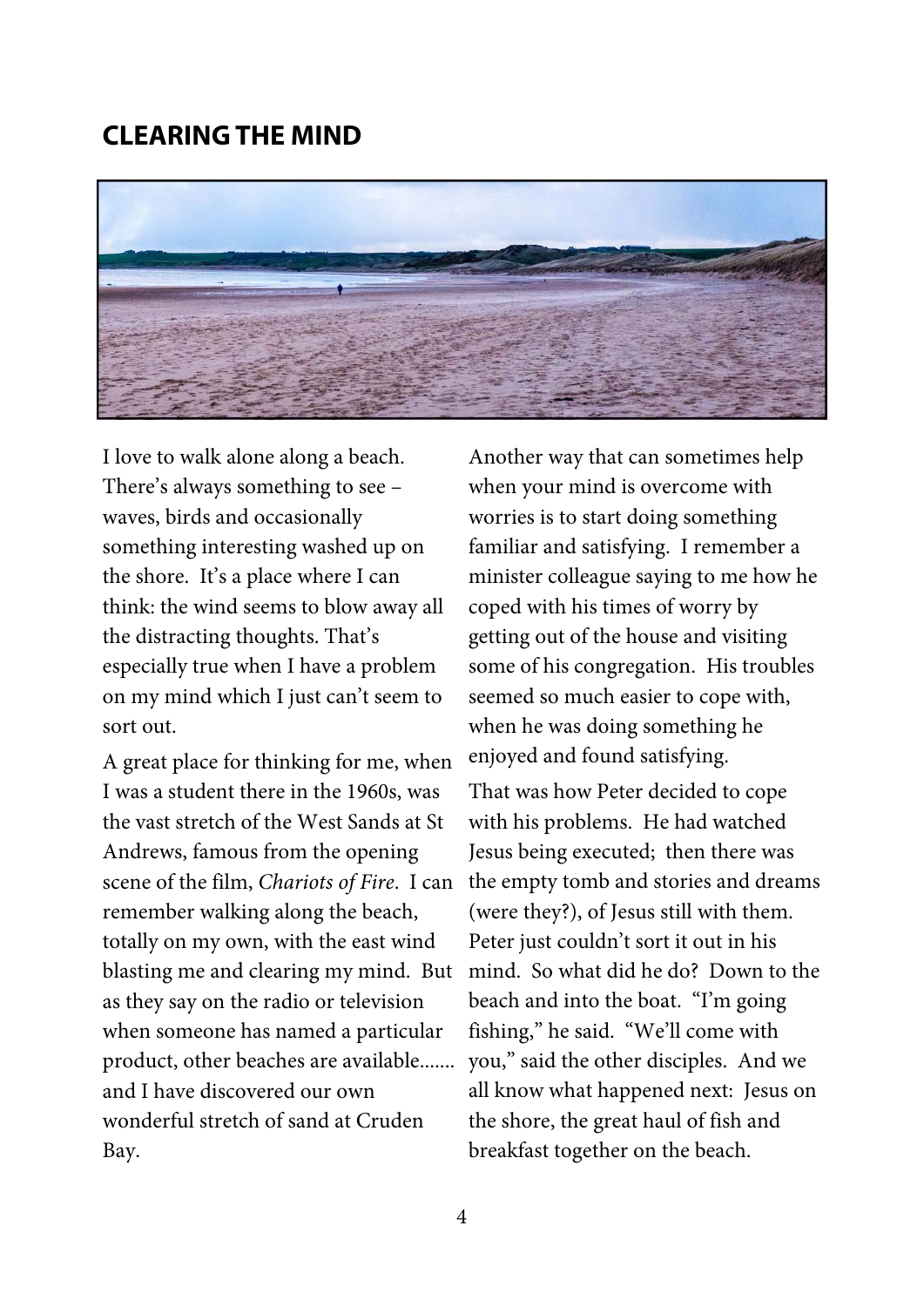Troubles sorted out and a commission given to feed Jesus' sheep and take care of his lambs. (John 21)

We are in a time of transition in Cruden Parish Church, wondering what will happen next. Perhaps we need to take a lesson from Peter, clear our minds, keep doing the familiar things in our church and seek the guidance of Jesus about what we should be doing now. There is a great haul of fish waiting.

Perhaps I will see you on the beach?

#### **Fred Coutts**



The **CELEBRATION OF HOPE** will join the Churches of North East Scotland to bring the Good News to Peterhead and surrounding areas. Meetings will take place at the Community Centre at Peterhead Academy from **5-9 October 2016**, led by Will Graham, the grandson of Billy Graham. This will probably be the biggest united Christian outreach in our area in our lifetime.

More information will be available about the meetings nearer the time. Keep in touch with the preparations and the events leading up to the **CELEBRATION OF HOPE** on their website:

#### **celebrationofhope.co.uk**

or on the Facebook page *Celebration of Hope North East Scotland.*

#### 

### **So true………..**

It's easy to sit in the sunshine and talk to one in the shade, It's easy to float in a well-trimmed boat and point out the places to wade, It's easy to tell the toiler how best he may carry his pack, But no one can rate the burden's weight until it has been on his back.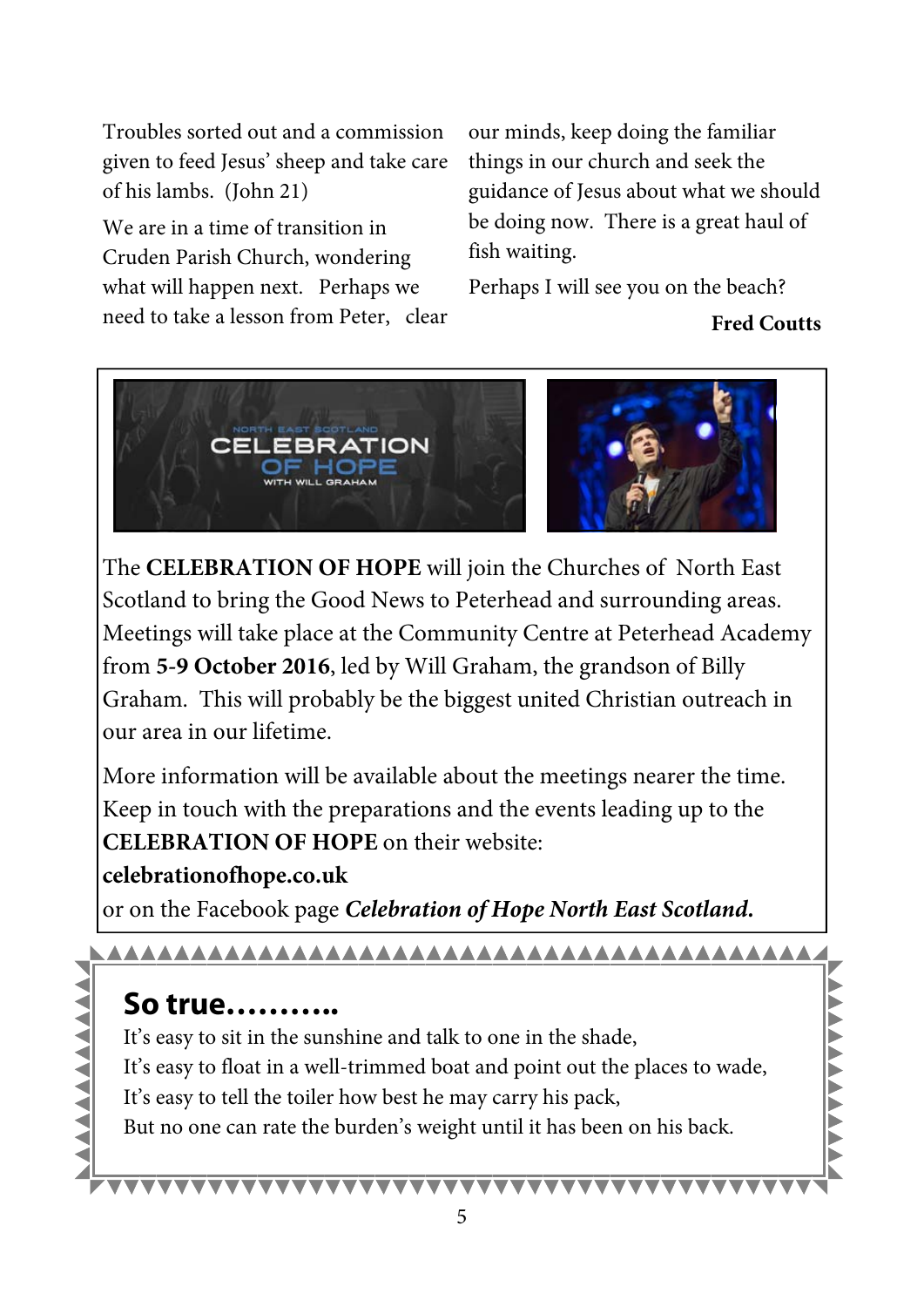#### **A cool delivery brings hope to South Sudan**

As a humanitarian crisis looms over war-torn South Sudan, MAF is working closely with NGO partners to fly emergency food and medical supplies. The organisation is committed to looking at ways it can help tackle the huge humanitarian needs faced by this troubled country.

Earlier this year, MAF flew a consignment of measles vaccines to Aweil for our partner Medair, enabling them to vaccinate an astounding 49,483 babies and children and halt the spread of a largescale measles outbreak that was tragically claiming many young lives.

Looking at the six large coolers securely tied down in the back of our Cessna Caravan, MAF Pilot Chris Ball said these were the biggest coolers he'd ever seen. The coolers, measuring 3 feet long by 2 feet high, held thousands of vaccines to immunise between 40,000- 60,000 children.

'It was,' Chris said, 'a pretty amazing sight.'

Alicia Morcombe, Medair's Health Manager, explains how the need for the vaccination campaign had become apparent. 'Medair came to Aweil North for a multi-sector assessment, and it became clear very quickly that health needs were a huge priority.

'The more communities we visited, the

more people told us of children dying of measles. We even heard about one community that was burying children every day who had died from preventable diseases, including measles.'

Children rarely die of measles in the UK because they are routinely immunised against a range of childhood diseases.

It is a level of provision that is rare in South Sudan, where conflict and an under-funded health system – coupled with high rates of malnutrition and poor living conditions – leave children even more susceptible to this highly contagious disease.

'There was no time to lose after our assessment,' Alicia recalls. 'We were able to launch the measles campaign in a week. Medair contacted MAF to request a flight from Juba to Aweil to deliver the vaccines as quickly as possible.

'It was imperative that the measles vaccines were kept cool. A long and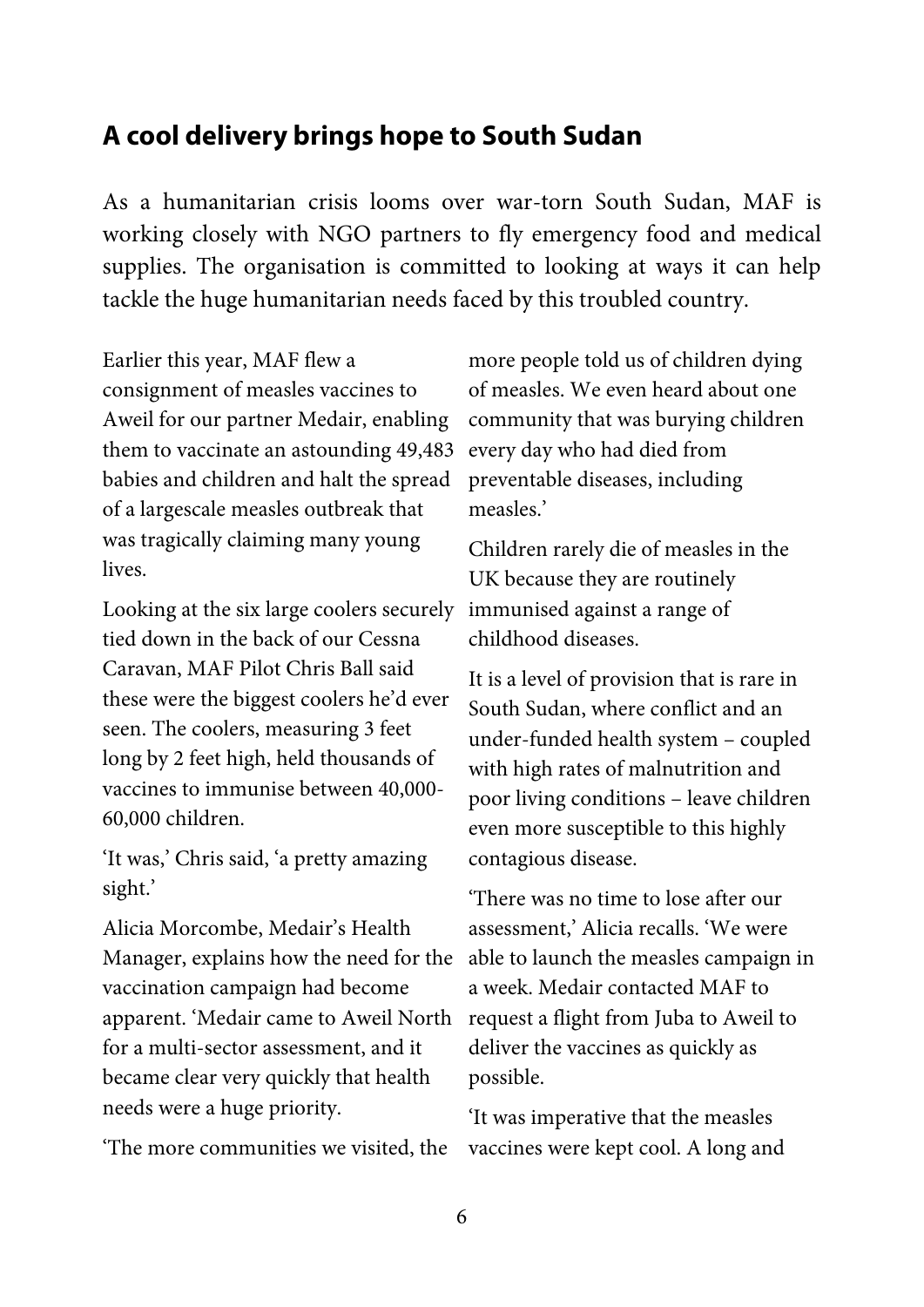bumpy trip on insecure roads was out of the question. The vaccines wouldn't remain cool enough.

Just three hours after take-off, Chris landed in Aweil and unloaded the huge coolers of vaccines. Over 40 Medair teams consisting of 290 local staff then travelled village to village, providing measles vaccinations to thousands of children.

At each vaccination site, hundreds of mothers lined up with their little ones, eager for their sons and daughters to receive the life-saving vaccines.

Mary, a mother of five, expressed her relief and thanks. 'Measles is very dangerous, so I'm very happy because now my children will be free from measles. If Medair hadn't done the measles campaign, the outbreak would have left a trail of destruction behind, and there would have been many deaths.'

Ruth Burns, a Health Project Manager for Medair, echoes her thanks. 'We're extremely grateful for MAF's support and contribution to our life-saving measles vaccination campaign in Aweil

To find out more about MAF's work and the people we serve in remote, hard-to -reach or isolated areas, visit theirwebsite **www.maf-uk.org** 



A MAF pilot loads a van with measles vaccines to take to Aweil



Mary's daughter is vaccinated by a Medair health worker

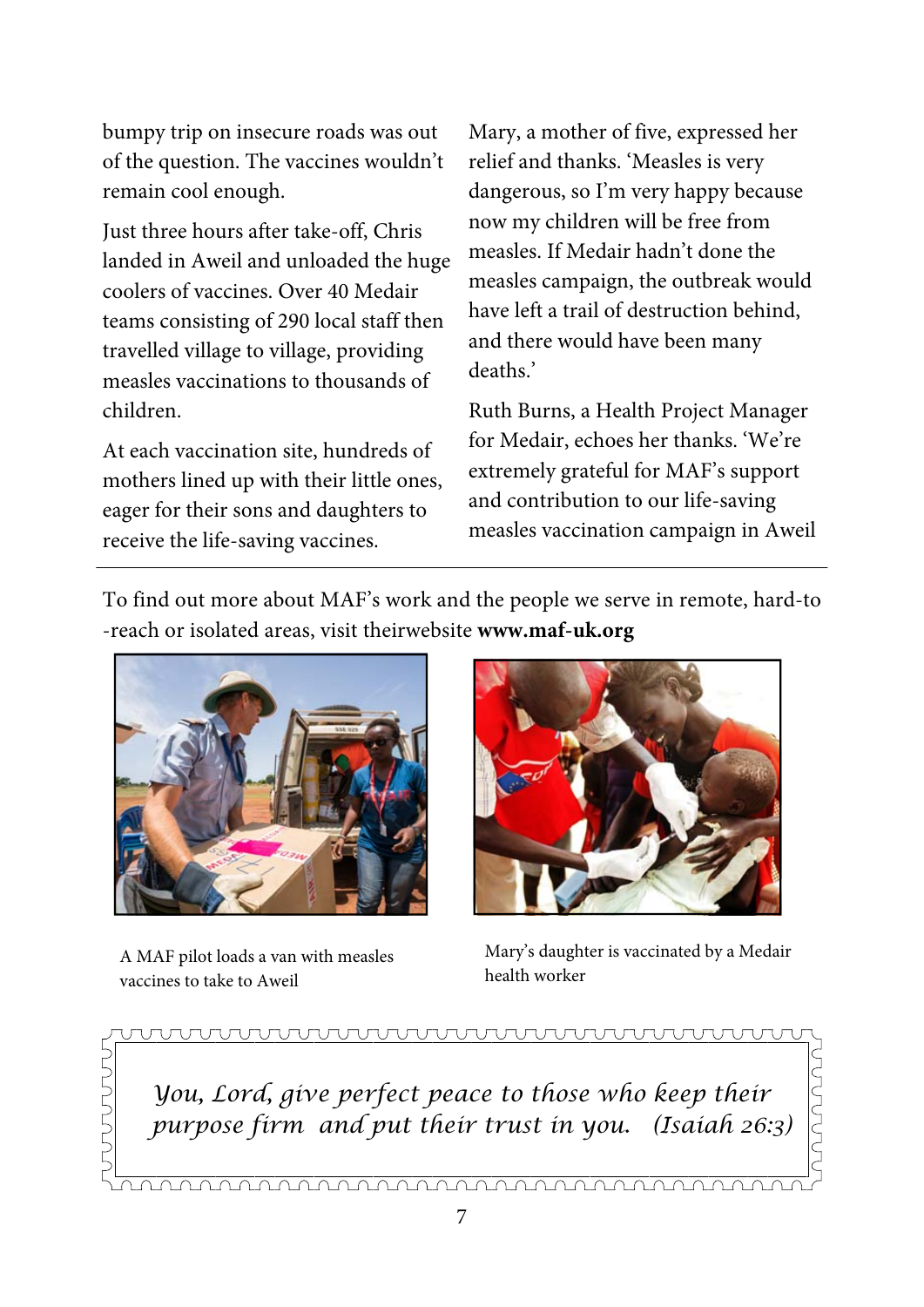## **CRUDEN CHURCHES' WALKING GROUP**

On **Sunday 18 June** ten walkers set off by car to the Muir of Dinnet National Nature Reserve. After a picnic lunch we set off from the Burn O' Vat car park, crossed the road and took the Little Ord Trail which is about 2.5 miles long. The path was mostly gravel or grass with a few gentle inclines so was quite easy to follow. On the way round overlooking Loch Kinnord there is a beautiful Pictish Cross which had been carved over 1000 years ago. Also on the Loch we could see an island covered with trees, this was once a crannog: the remains of a hut built on a platform over the water. The Loch was also covered in water lilies but alas they were not in flower. We enjoyed a lovely cup of tea/coffee and homemade scone at the Deeside Activity Centre tearoom before heading back home.



**Sunday 21 August** saw nine walkers head off to Scolty Hill, Banchory. It was quite a dull morning when we left Cruden Church car park but by the time we reached Aberdeen the sun had come out and stayed with us for the rest of the afternoon. Two of the walkers did a shorter walk round the Scolty Wood and managed to get a seat half way round and enjoyed the superb views of the surrounding countryside. The rest of us set off for the Scolty hill, the climb was fairly steep but the spectacular views of Banchory and Deeside were well worth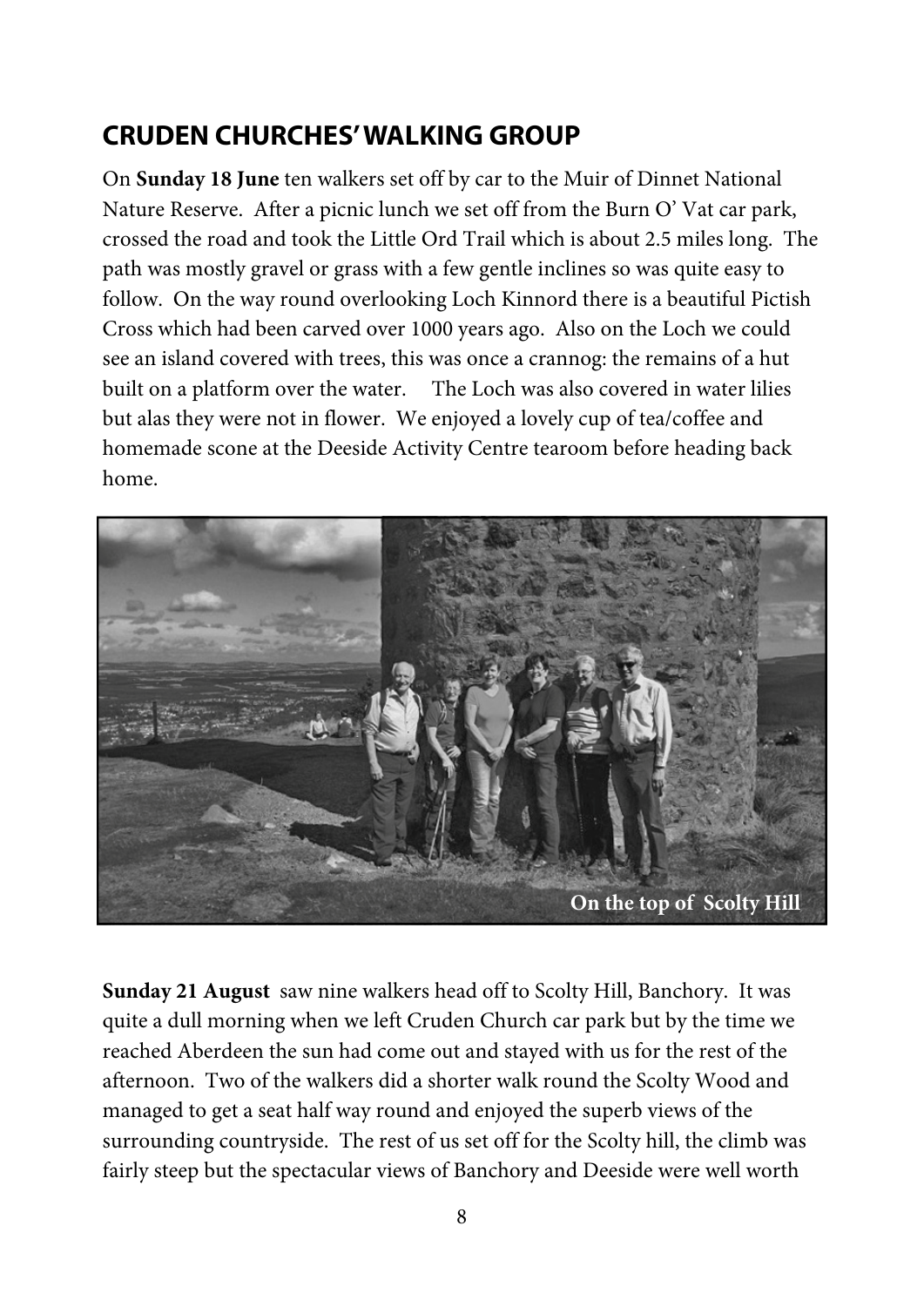the climb. The Scolty Tower was built as a monument to General William Burnett who fought with Wellington in the Napoleonic Wars. It has been restored a number of times and now contains a spiral staircase. From the top of the tower looking west you can see Morven, Mount Keen and Lochnagar, to the South Clachnaben with the large tor on top was clearly visible and to the North the Hill of Fare could be seen. All around the purple heather was in full bloom and the blueberries were in plentiful supply also. After the walk a much needed cup of tea was enjoyed at the Raemoir Garden Centre.

**Maureen Esson** 

## **SHOE BOX APPEAL**

We are doing the Blythswood shoe box appeal again this year. You will find a leaflet in with this bulletin. I hope you will help bring a little happiness. Empty and covered boxes will be available in the welcome area. There will also be a box to put individual items if you do not wish to fill a box. Full boxes can be handed in at church or to me at 11 Manse Road, Hatton by the end of October. Thank you in anticipation.

**Rosemary Reid**

## **CRUDEN CRAFT GROUP**

The Craft Group has continued to meet fortnightly throughout the summer months, providing an opportunity for fellowship and of course, plenty of knitting and crochet. Recent donations have been handed in to Peterhead Maternity Hospital, who very kindly send on our premature garments to Aberdeen Maternity Hospital, saving an extra journey. Also benefitting from the busy Craft Group were the New Hope Trust (Faith Acres) and Blythswood Care. Two blankets and five twiddle muffs were gratefully received by Tor-Na-Dee care home in Aberdeen. Beatrice Fawkes visited the group to thank Muriel Simmers for all the twiddle muffs she has made which have been sent to Woodend Hospital. We enjoyed having a visitor and an open invitation is extended to anyone wishing to come along and see what we are all about and of course, enjoy a cup of tea.

**Carol Paul**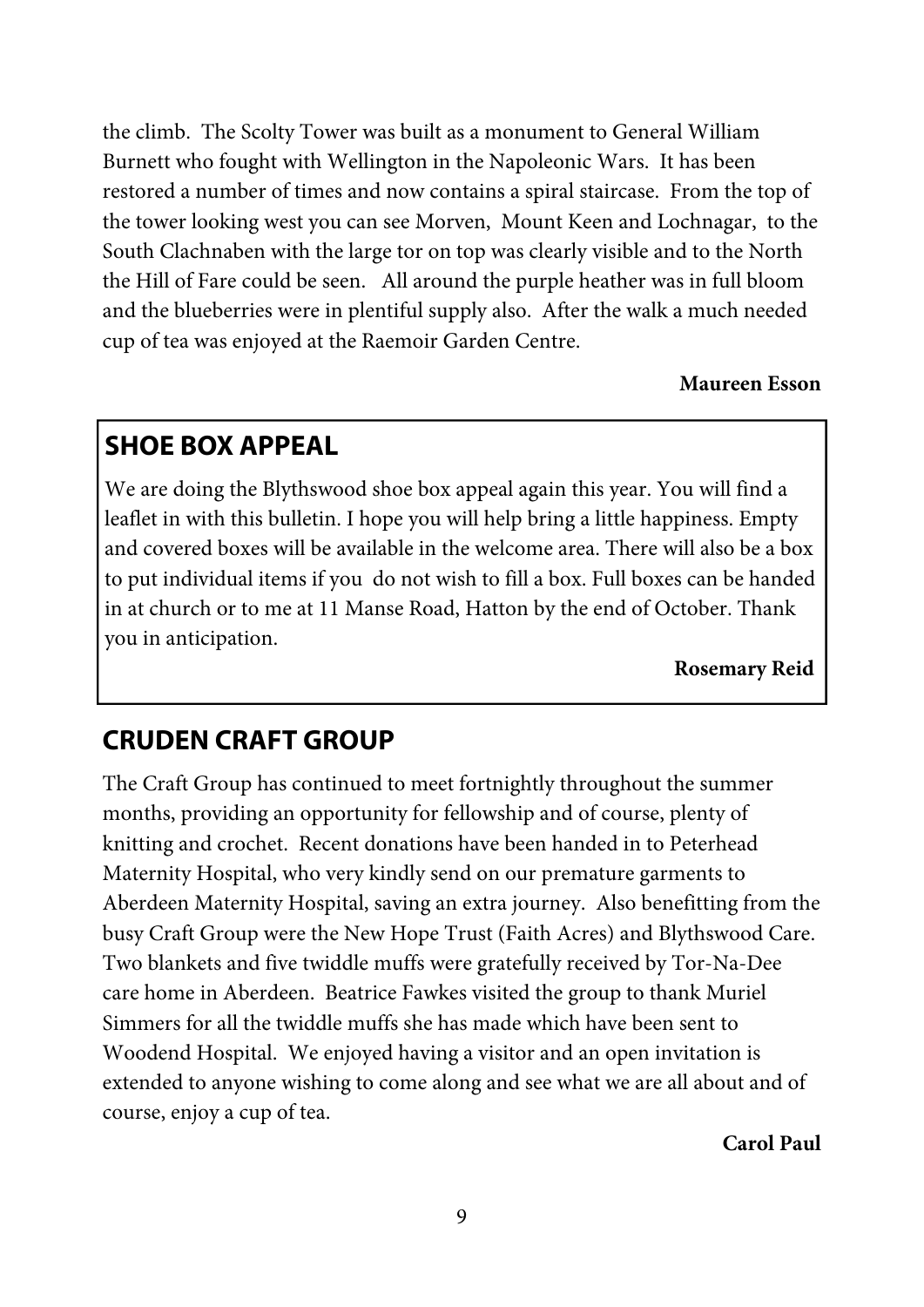## **PARISH REGISTER**

#### **DEATH**

Mrs Ethel Fyfe, 50 Chevron Crescent, Peterhead.

#### **NEW MEMBER**

Mrs June Manning, 24 Hobshill Road, Hatton.

#### **WEDDING**

Paul Reid and Rachel Lornie, 12 John Buchan Drive, Cruden Bay.

## **HOLY COMMUNION**

### **25 September 10 am**

**Duty Elders** Betty May, Annette Garden, Sandy Smith, Wilma Moir, Robert Petticrew, Peter Slamaker,



Jim MacDonald, Betty Forrester, Rosemary Pittendrigh, Robert Esson.

## **27 November 10 am**

**Duty Elders** Betty Smith, Mary Bratton, Kathleen Craig, Irene Will, Maureen Esson, Adrian Smith, Kate Clark, Sandy Smith, Muriel Cantlay, Peter Slamaker.



The new session of **Messy Church** got of to a great start with 25 children attending. Reminder of dates for the diary: September 15<sup>th</sup>; October 20<sup>th</sup>; November 17<sup>th</sup> and December 15<sup>th</sup>. Children old and new are always welcome with their parents. **Messy Church Team** 

The next issue of the Bulletin will be published at the beginning of December. Please send all material to be included before **Sunday 20 November 2016** to:

**Fred Coutts Ladebank, 1 Manse Place Hatton AB42 0UQ bulletin@crudenchurch.org.uk**

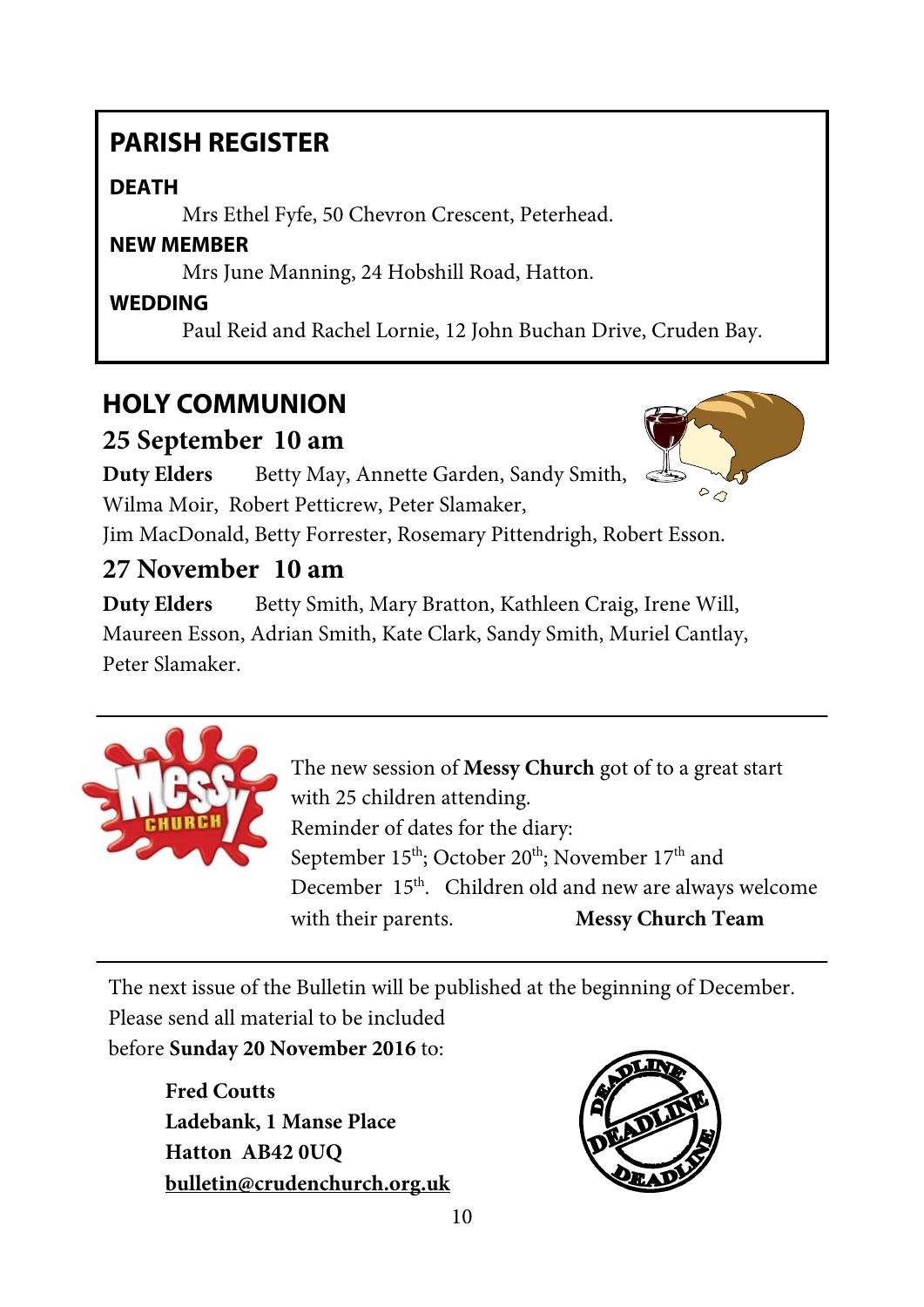## **Sunday Morning Duties 10 am**

| Date    | Door                                 | <b>Flowers</b>         | <b>Teas</b>                               | Children                                |
|---------|--------------------------------------|------------------------|-------------------------------------------|-----------------------------------------|
| 4 Sept  | Marilyn Samways<br>Mary Bratton      | Muriel Cantlay         | Margaret Adams<br>Rosemary Reid           | Karla Buswell<br><b>Iennifer Emslie</b> |
| 11 Sept | Marilyn Samways<br>Norma Forman      | Rosemary Reid          | Margaret Bruce<br>Liz Carnie              | Katherine Hyman<br>Helen Smith          |
| 18 Sept | Margaret Bruce<br>Ken Bruce          | Maureen Esson          | Mary Bratton<br>Doreen Buchan             | Karla Buswell<br>Maureen Reid           |
| 25 Sept | Margaret Bruce<br>Ken Bruce          | Marilyn Samways        | Fiona Stephen<br><b>Irene Stott</b>       | Katherine Hyman<br>Helen Smith          |
| 2 Oct   | Sarah Paterson<br>Liz Carnie         | Rosemary Pittendrigh   | Iris Durno<br><b>Iennifer Emslie</b>      | Karla Buswell<br><b>Beatrice Fawkes</b> |
| 9 Oct   | Mary Bratton<br>Liz Carnie           | <b>Watson Family</b>   | <b>Beatrice Fawkes</b><br>Norma Forman    | School Holidays<br>No Junior Church     |
| 16 Oct  | Isobel Young<br>Jack Young           | <b>Betty Forrester</b> | June Manning<br>Wilma Moir                | School Holidays<br>No Junior Church     |
| 23 Oct  | Isobel Young<br>Jack Young           | Joyce Willox           | Marilyn Samways<br>Iris Durno             | School Holidays<br>No Junior Church     |
| 30 Oct  | Helen Harper<br><b>Barrie Harper</b> | Jean Beedie            | Kathleen Craig<br>Elma Cumming            | Katherine Hyman<br>Maureen Reid         |
| 6 Nov   | Helen Harper<br>Barrie Harper        | <b>Betty Forrester</b> | Margaret Adams<br>Rosemary Reid           | Karla Buswell<br>Helen Smith            |
| 13 Nov  | Carol Paul<br><b>Stewart Paul</b>    | Mary Bratton           | <b>NO TEAS</b>                            | No Junior Church                        |
| 20 Nov  | Carol Paul<br><b>Stewart Paul</b>    | Mary McNaughtan        | Liz Carnie<br>Margaret Bruce              | Karla Buswell<br>Mary Bratton           |
| 27 Nov  | Sarah Paterson<br>Iris Durno         | <b>Betty Forrester</b> | <b>Irene Stott</b><br>Fiona Stephen       | Katherine Hyman<br>Helen Smith          |
| 4 Dec   | Norma Forman<br>Iris Durno           | Mary Bratton           | <b>Iennifer Emslie</b><br>Marilyn Samways | Karla Buswell<br>Maureen Reid           |

**Reminder to those on duty**. If you are unable to do door or tea duties, please endeavour to find someone to do them for you.